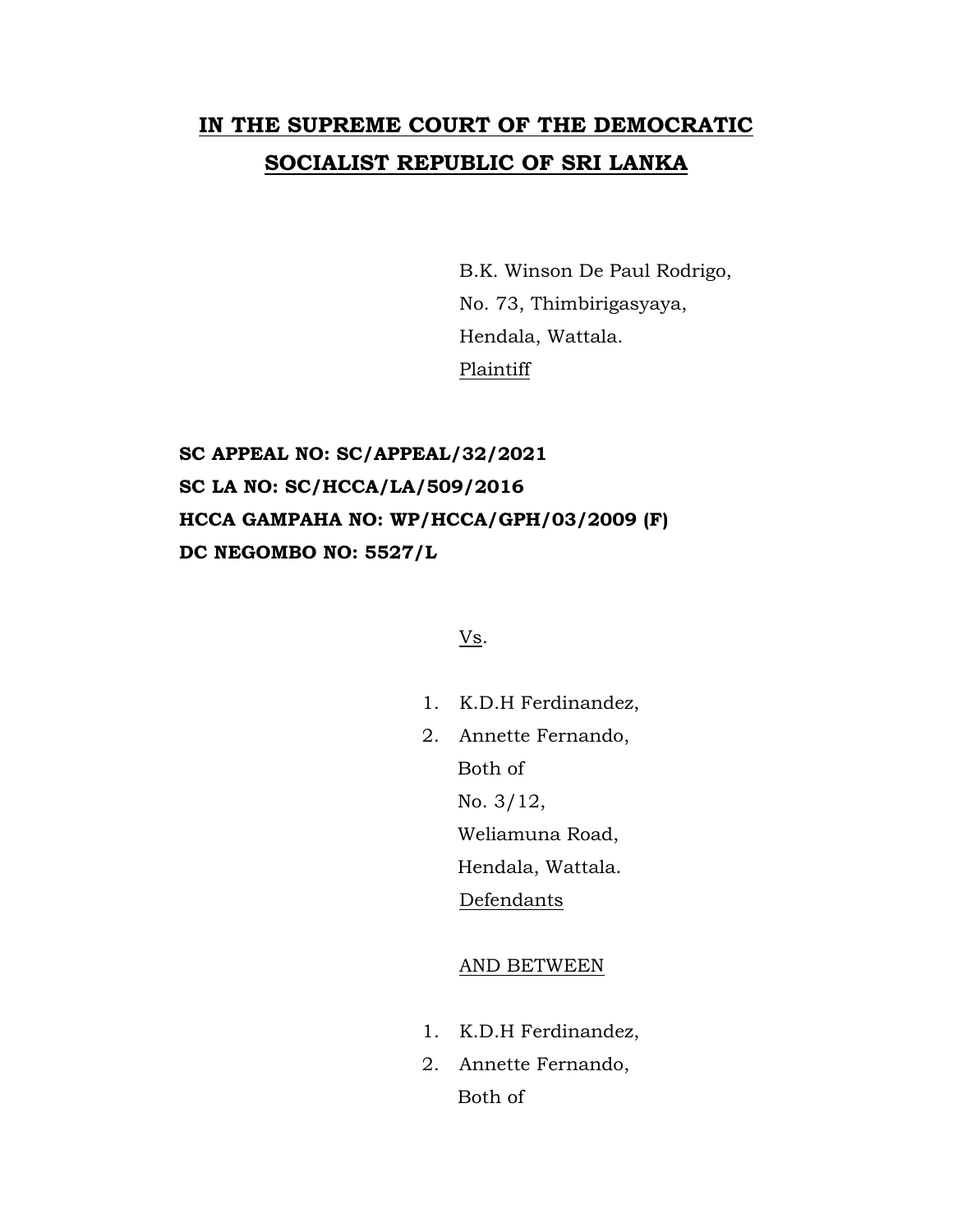No. 3/12, Weliamuna Road, Hendala, Wattala. Defendant-Appellants

Vs.

B.K. Winson De Paul Rodrigo, No. 73, Thimbirigasyaya, Hendala, Wattala. Plaintiff-Respondent

#### AND NOW BETWEEN

B.K. Winson De Paul Rodrigo, (Deceased) No. 73, Thimbirigasyaya, Hendala, Wattala. Plaintiff-Respondent-Appellant

Bridget Rodrigo, No. 73, Thimbirigasyaya, Hendala, Wattala. Substituted Plaintiff-Respondent-Appellant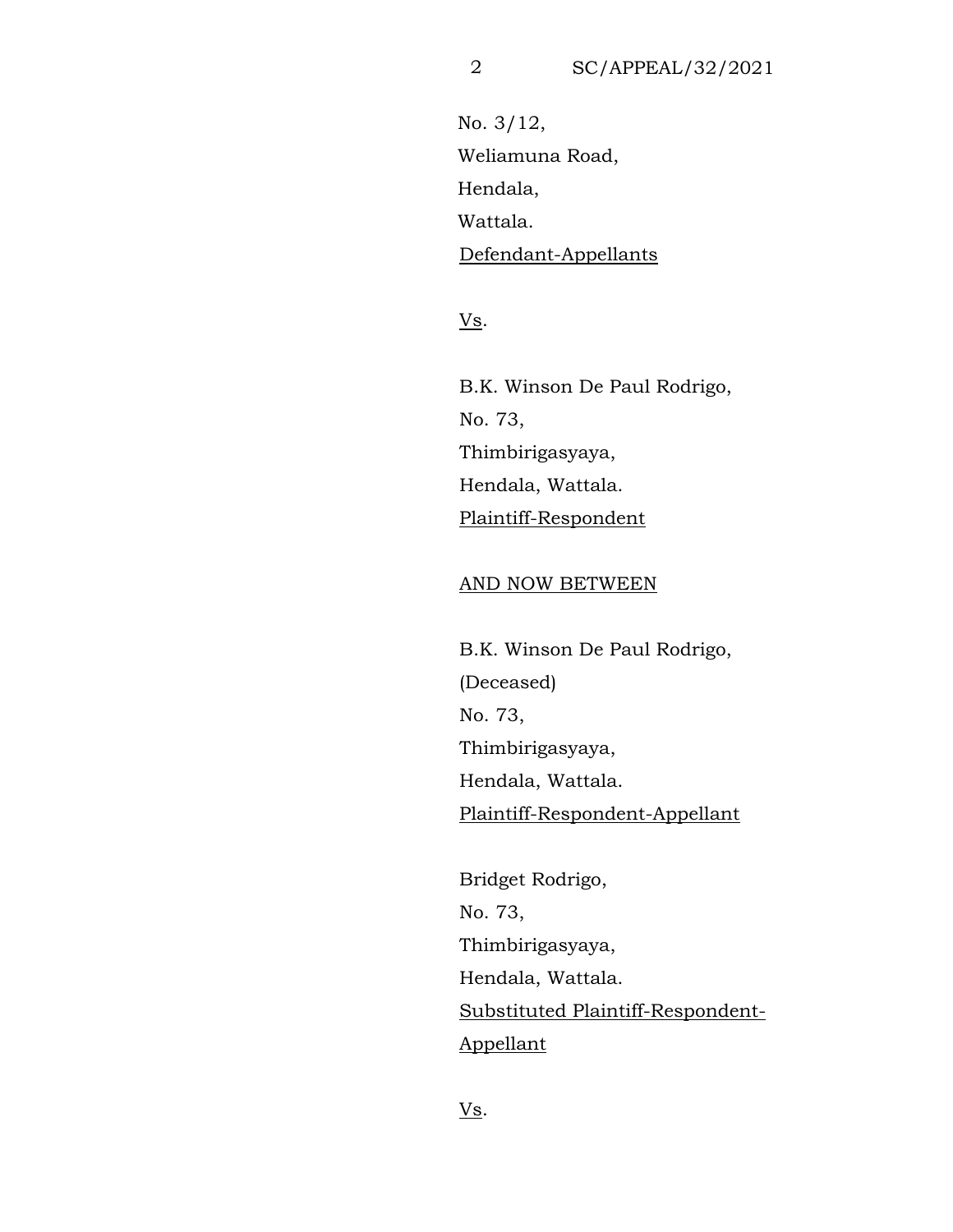- 1. K.D.H Ferdinandez, (Deceased)
- 1A. Ernard Treshiya Fernando,
- 2. Annette Fernando, All of No. 3/12, Weliamuna Road, Hendala, Wattala Defendant-Appellant-**Respondents**
- Before: P. Padman Surasena, J. Achala Wengappuli, J. Mahinda Samayawardhena, J.
- Counsel: Nadvi Bahaudeen with Jayantha Bandaranayake for the Substituted Plaintiff-Respondent-Appellant. Niranjan De Silva for the Defendant-Appellant-Respondents.
- Argued on : 07.07.2021
- Written submissions:
	- by the Substituted Plaintiff-Respondent-Appellant on 27.07.2021.
	- by the Defendant-Appellant-Respondents on 30.07.2021.

Decided on: 15.10.2021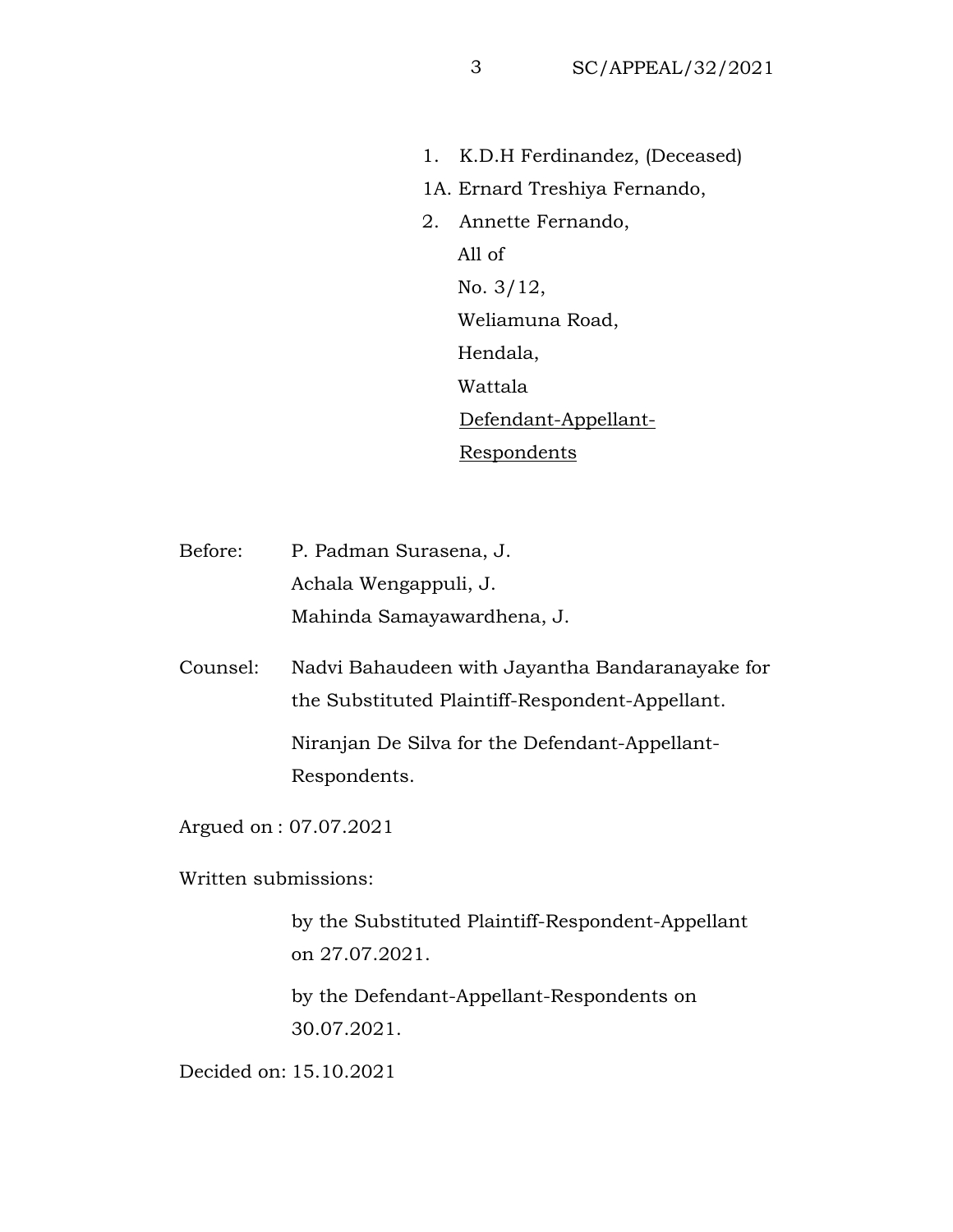### Mahinda Samayawardhena, J.

The plaintiff filed this action against the two defendants seeking a declaration that he is the owner of the land described in the 2<sup>nd</sup> schedule to the plaint, ejectment of the defendants from a portion of this land as described in the 3rd schedule to the plaint, and damages.

The defendants filed the answer seeking dismissal of the plaintiff's action and a declaration that they are the owners of the land described in the  $2<sup>nd</sup>$  schedule to the answer. They also sought a declaration that they are entitled to the use of a road about 10 feet wide on the land described in the 1st schedule to the plaint by way of prescription as well as by way of necessity. In furtherance of the claim to the said right of way, they moved in the prayer to the answer that a commission be issued to a surveyor to depict the said right of way.

Let me pause for a while to emphasise that by the said reliefs, the defendants make no claim to the land described in the 1st schedule to the plaint except for a right of way over it.

Both parties took out commissions to explain to the court their respective claims. The plaintiff's commission plan was marked P1 by the plaintiff but the defendants' commission plan found in the case record was not produced in evidence by the defendants.

By the illustration (f) to section 114 of the Evidence Ordinance, the court can presume that the defendants did not produce their own commission plan as evidence because had it been produced it would have been unfavourable to them.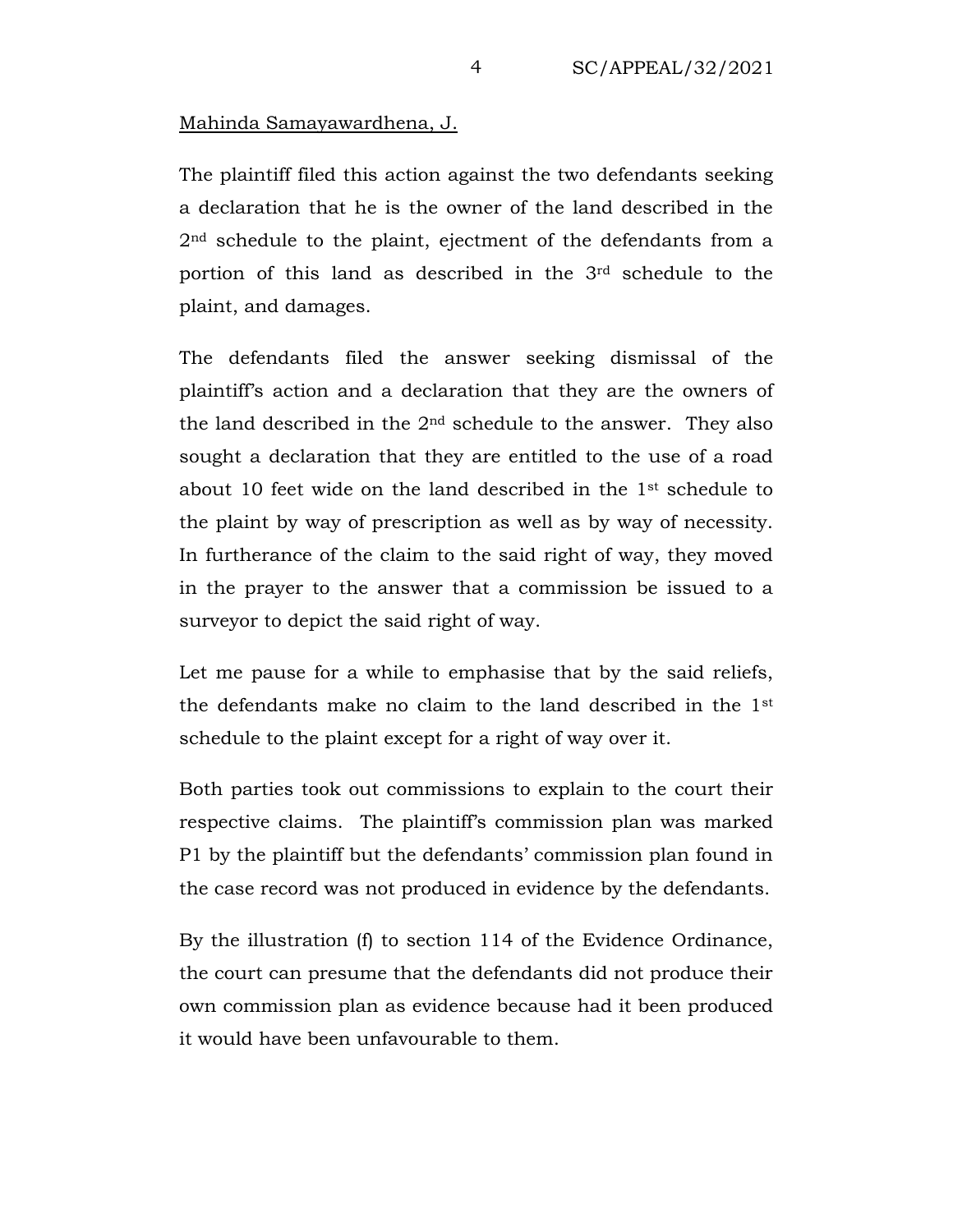The defendants by deed V4 claim title to a land described as "*the half of one forth portion of Godakadurugahawatte*" and "*containing in extent twenty perches more or less*." But there was no survey plan at the time of purchasing this land or at any time thereafter in order to properly identify the land.

However, the 1st defendant admits in his evidence (at page 170 of the brief) that he saw the surveyor Hopman's plan marked P4 at the time of purchasing the land by deed V4. In Hopman's plan, the land claimed by the plaintiff is clearly depicted and there is no roadway shown on the plan (save the public road on the eastern boundary). This means at the time the defendants purchased the land they claim, they had knowledge of the land claimed by the plaintiff and the fact that there was no right of way which could be used by them through the land of the plaintiff.

The 1st defendant admits in his evidence that the plaintiff gave Hopman's plan to the court commissioner, Croos Dabrera, at the survey. The Croos Dabrera's commission plan marked P1 shows the right of way claimed by the defendants as lot 2. However Croos Dabrera states in his evidence that this was shown on the plan as lot 2 not because there was a road on the ground but for the purpose of identifying the defendants' claim.

According to plan P1, there is a footpath along the western boundary of the land. The defendants admit that they obtained electricity and water supply to their land through this footpath. This goes to prove there was no road on the plaintiff's land.

The defendants' claim to a right of way over the land described in the 1st schedule to the plaint shall fail.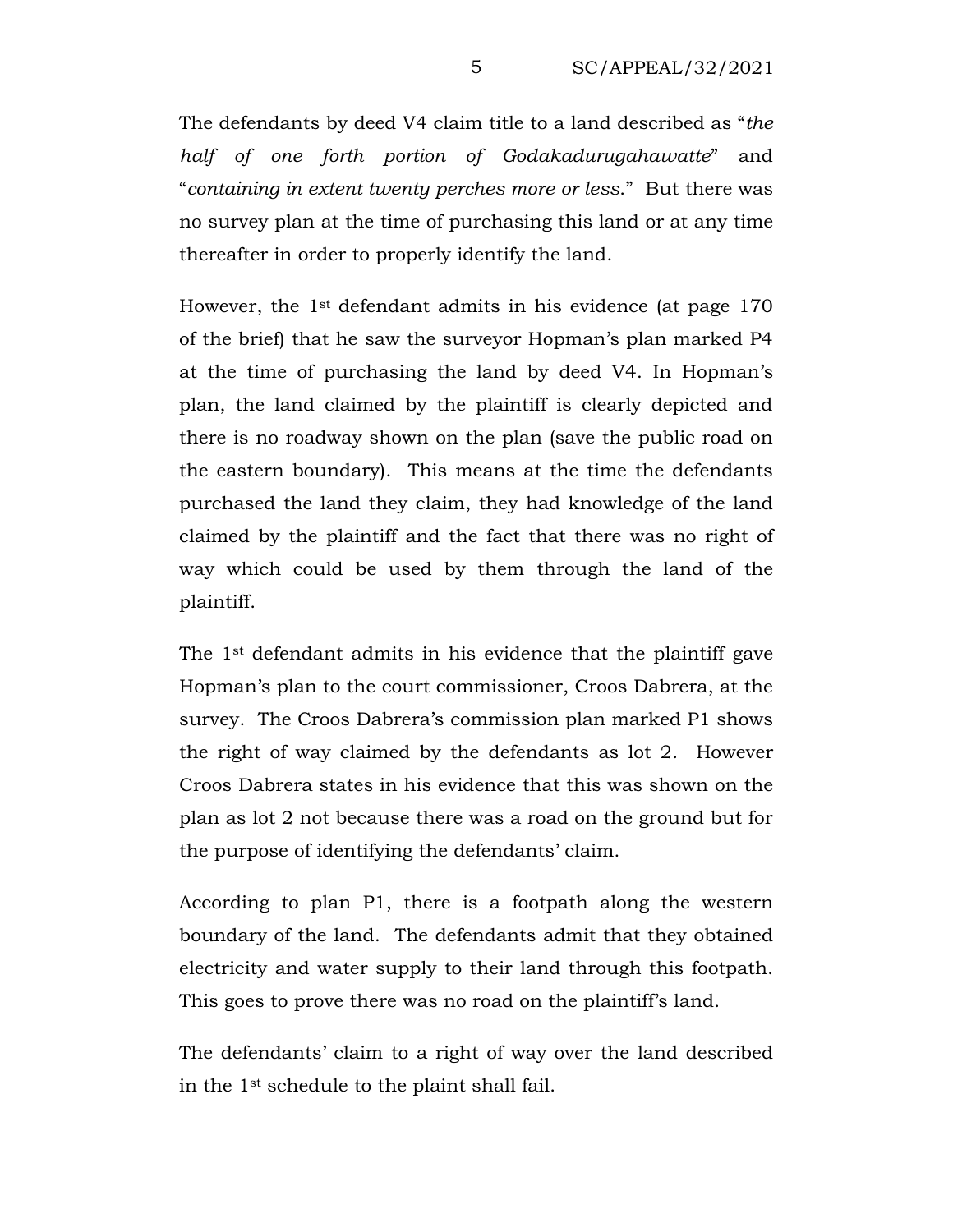After trial, the learned District Judge entered judgment for the plaintiff as prayed for in the prayer to the plaint.

The reliefs sought by the defendants were refused on the basis that the deeds V2-V4 relied upon by the defendants are not relevant to the land in suit.

On appeal, the High Court of Civil Appeal set aside the judgment of the District Court and allowed the appeal granting the reliefs prayed for by the defendants in the prayer to the answer. Hence the appeal to this court by the plaintiff.

This court granted leave to appeal against the judgment of the High Court of Civil Appeal on the following question of law:

*Have their Lordships of the High Court of Civil Appeal misdirected themselves in considering a corpus not put in issue in the plaint in delivering the judgment?*

The defendants raised the following two questions of law:

*Have their Lordships of the High Court of Civil Appeal correctly considered the corpus in relation to the dispute as presented before the District Court?*

*Are the defendants entitled to the reliefs as prayed for in the answer?*

On what basis did the High Court of Civil Appeal set aside the judgment of the District Court? The High Court of Civil Appeal compared the land claimed by the defendants on their title deed V4 with the second land described in the plaintiff's title deed P3 to conclude that the land in suit is an undivided land of which a  $\frac{1}{2}$  share is claimed by the plaintiff and a  $\frac{1}{2}$  share is claimed by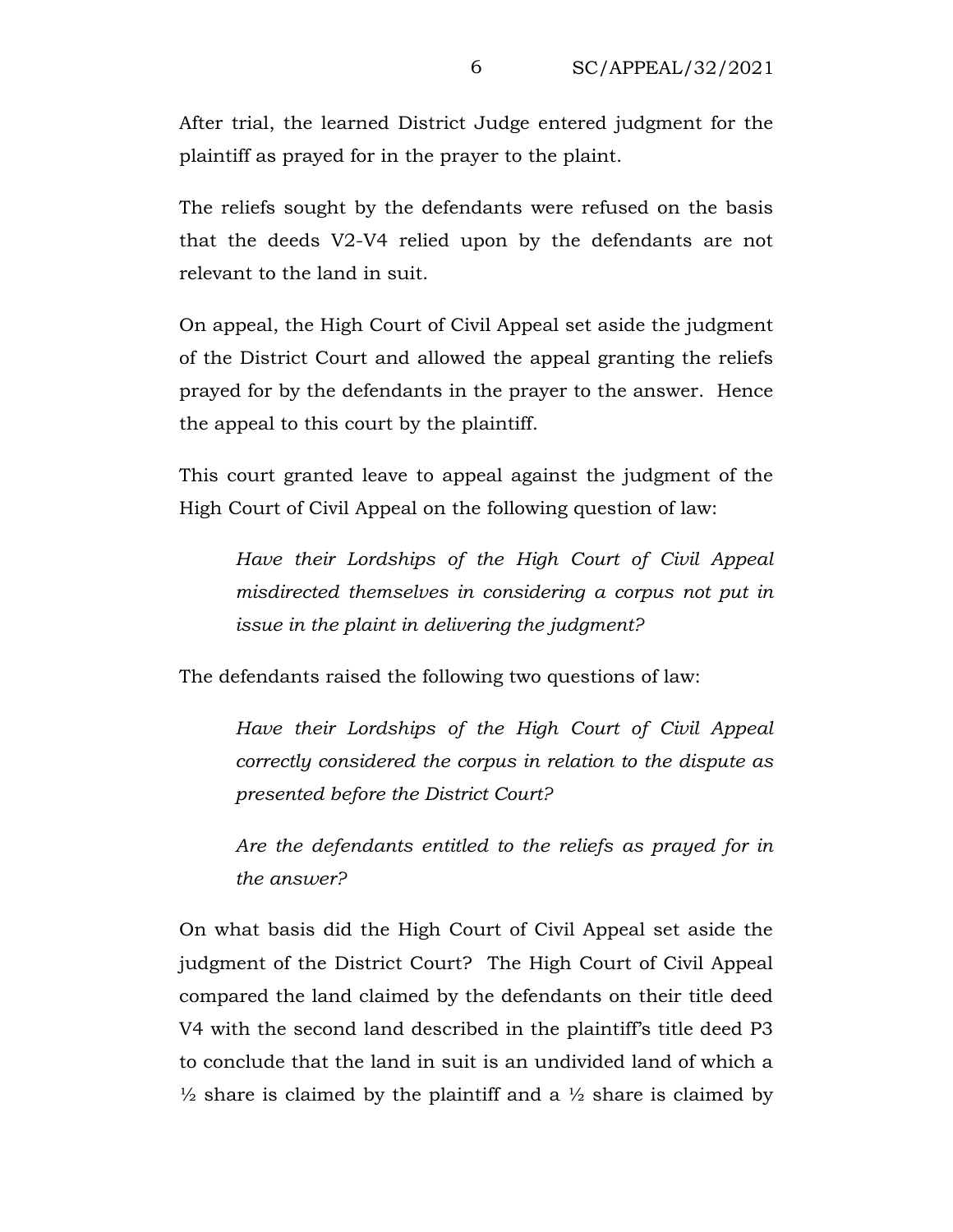the defendants, and therefore the plaintiff should have filed a partition action, not an action for declaration of title.

This is a misdirection of primary facts on the part of the High Court of Civil Appeal which vitiates the judgment.

The second land described in the schedule to deed P3 was never put in issue in this case. That land is not the subject matter of this action. This is made clear by the averments in the plaint and the schedules thereto.

The defendants never took up the position in the District Court that the defendants and the plaintiff are entitled to equal shares of the land in suit and therefore the plaintiff's action as presently constituted is misconceived in law.

Nor did the defendants take up the position before the District Court that the two lands described in the 1st schedule to the plaint are situated in two different places. As I said before, the defendants' only claim to the lands described in the 1st schedule to the plaint is a right of way over the two lands. The defendants cannot take up new positions which are questions of fact for the first time on appeal.

I answer the questions of law raised by the plaintiff in the affirmative and those raised by the defendants in the negative.

I set aside the judgment of the High Court of Civil Appeal and restore the judgment of the District Court and allow the appeal with costs.

Judge of the Supreme Court